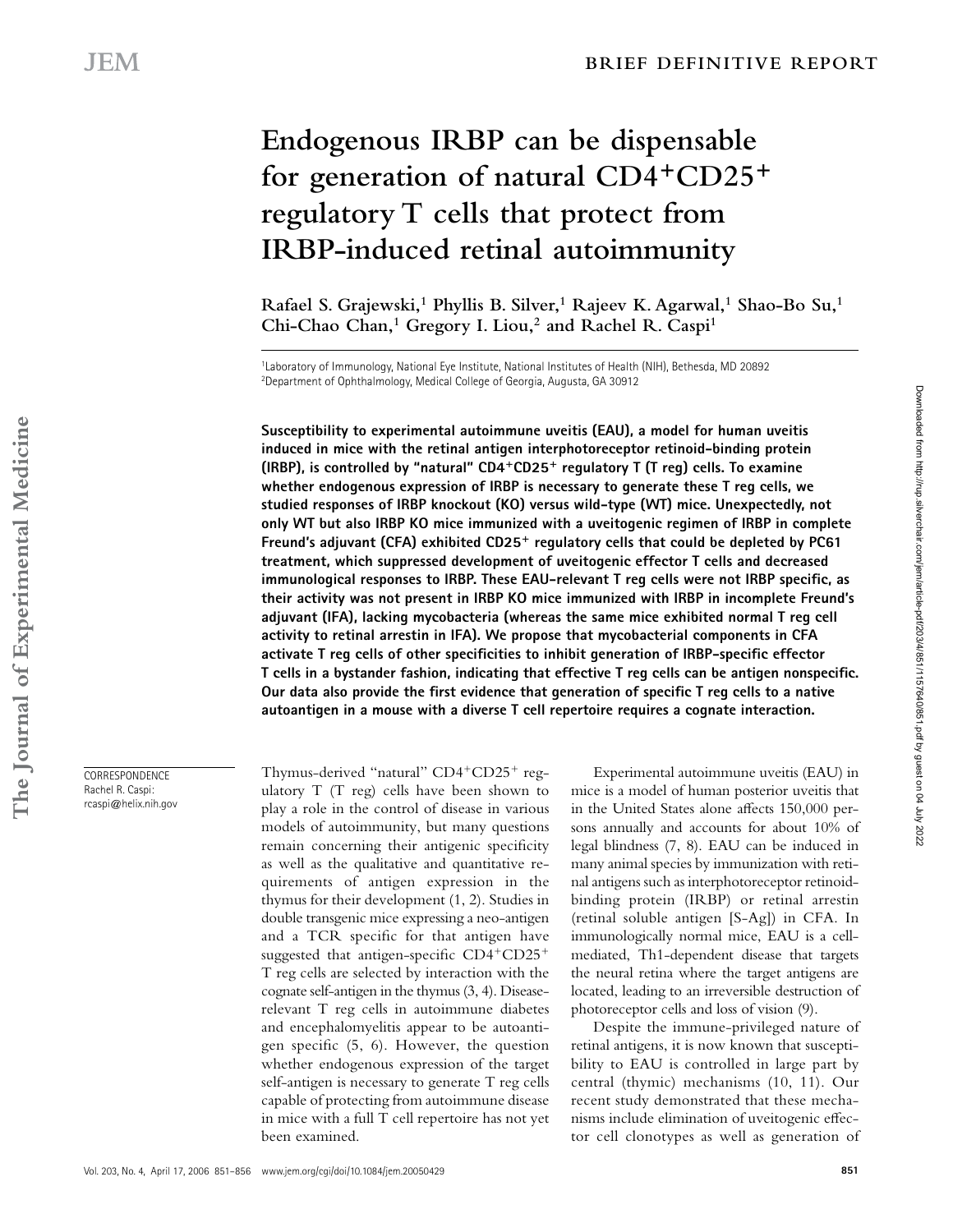thymic-derived  $CD4+CD25+T$  reg cells (11). However, whereas that study demonstrated directly, by thymic transplantation between IRBP KO and WT mice, that IRBP in the thymus is needed to eliminate IRBP-specific effector cells, it did not address the question whether expression of IRBP is also needed to elicit the EAU-relevant T reg cells.

The present study addresses the question whether T reg cells that protect from IRBP-induced EAU require endogenous expression of IRBP. We reasoned that if this is the case, depletion of CD25<sup>+</sup> cells from IRBP KO mice will not alter their responses to IRBP. We show here that contrary to this hypothesis, IRBP KO mice possess EAU-relevant CD4<sup>+</sup>CD25<sup>+</sup> T reg cells that down-regulate responses to IRBP and limit generation of uveitogenic T cells. These T reg cells do not seem to be specific to IRBP. Rather, they seem to be T reg cells of other specificities that are activated by microbial components present in CFA and inhibit development of IRBP-specific effector T cells in a bystander fashion. This study also indicates that a cognate interaction is needed to generate antigen-specific T reg cells to a native autoantigen from a normal, diverse T cell repertoire.

### **RESULTS AND DISCUSSION**

# **Both CD25-depleted WT and KO mice immunized with a uveitogenic regimen of IRBP/CFA show enhanced responses to IRBP and enhanced ability to generate uveitogenic effector cells**

Our previous study demonstrated that thymic expression of IRBP is necessary to eliminate IRBP-specific uveitogenic effector T cells, but it did not address the question whether it is also necessary to induce EAU-relevant T reg cells. To answer this question, we used IRBP KO mice that lack the promoter region and 81% of the coding sequence of IRBP, and fail to express detectable IRBP in the eye or the thymus (11, 12). Although the IRBP KO mice are unable to develop EAU, having no target antigen in the retina, they develop robust antigen-specific responses and their primed cells can transfer EAU into IRBP-sufficient recipients (11). We hypothesized that if endogenous IRBP is needed to generate EAU-relevant T reg cells, depletion of CD25<sup>+</sup> cells from IRBP-deficient mice will fail to alter their IRBPspecific immune responses or their ability to generate uveitogenic effector T cells.

IRBP KO and WT mice were depleted, or not, of T reg cells by two infusions of the PC61 mAb as described in Materials and methods, and were immunized with a uveitogenic regimen of IRBP in CFA. The results showed that CD25 depletion enhanced IRBP-specific delayed-type hypersensitivity (DTH) responses as well as proliferation of splenocytes to IRBP in IRBP KO mice at least as strongly or more than in WT mice (Fig. 1). The greater enhancement of proliferative response in the KO might be due to an expanded repertoire of effector T cells present in KO mice compared to WT (11), resulting in stronger responses after T reg cells are removed. In addition, after CD25 depletion in WT as well as in KO mice, proinflammatory cytokines (IFN- $\gamma$ , TNF- $\alpha$ ,



**Figure 1. CD25-depleted WT and KO mice immunized with IRBP/ CFA show enhanced antigen-specific immunological responses.** Mice depleted of CD25<sup>+</sup> cells by treatment with PC61 on days −10 and −7 were immunized with IRBP in CFA on day 0. Immunological responses were determined 12 d after immunization.  $^*$ ,  $P$  < 0.05. (a and c) DTH responses as specific increment in ear thickness; (b and d) specific proliferation to IRBP of splenocytes as counts per minute of [3H]thymidine after subtraction of background (between 1,000 and 3,000 counts, depending on group). Proliferation of lymph node cells was similarly increased compared with nondepleted control mice (not depicted). Data from a representative experiment with five mice per group are shown.

IL-2, and IL-6) were increased in supernatants of IRBPstimulated cell cultures (not depicted). These results suggested that regulatory cells that could control the anti-IRBP response were present in IRBP KO donors.

We next examined the effect of CD25 depletion on EAU. CD25 depletion reproducibly enhanced EAU severity in WT mice (Fig 2, a and c;  $P \le 0.009$ ; reference 11). EAU development in CD25-depleted IRBP KO cannot be tested directly because these mice lack the target antigen in the retina. To be able to use clinical uveitis as readout, we performed an adoptive transfer of primed lymphoid cells from depleted or nondepleted KO mice into naive WT recipients that would provide the essential retinal target. Adoptively transferred T cells from IRBP KO donors, depleted of CD25<sup>+</sup> cells and primed with IRBP, elicited higher disease than did parallel cells from nondepleted donors, again suggesting that an EAU-relevant regulatory cell had been removed (Fig. 2 b;  $P < 0.004$ ).

# **Immunization in IFA reveals differences in responses to IRBP after CD25 depletion between WT and KO mice**

We considered several explanations for the presence of EAUrelevant T reg cells in IRBP KO mice. Residual expression of an IRBP fragment in IRBP KO mice, which are deleted for the promoter region and 81% of the IRBP sequence, has largely been excluded. Neither we nor others were able to demonstrate IRBP protein in IRBP KO mice using potent polyclonal antibodies, nor do they develop signs of ocular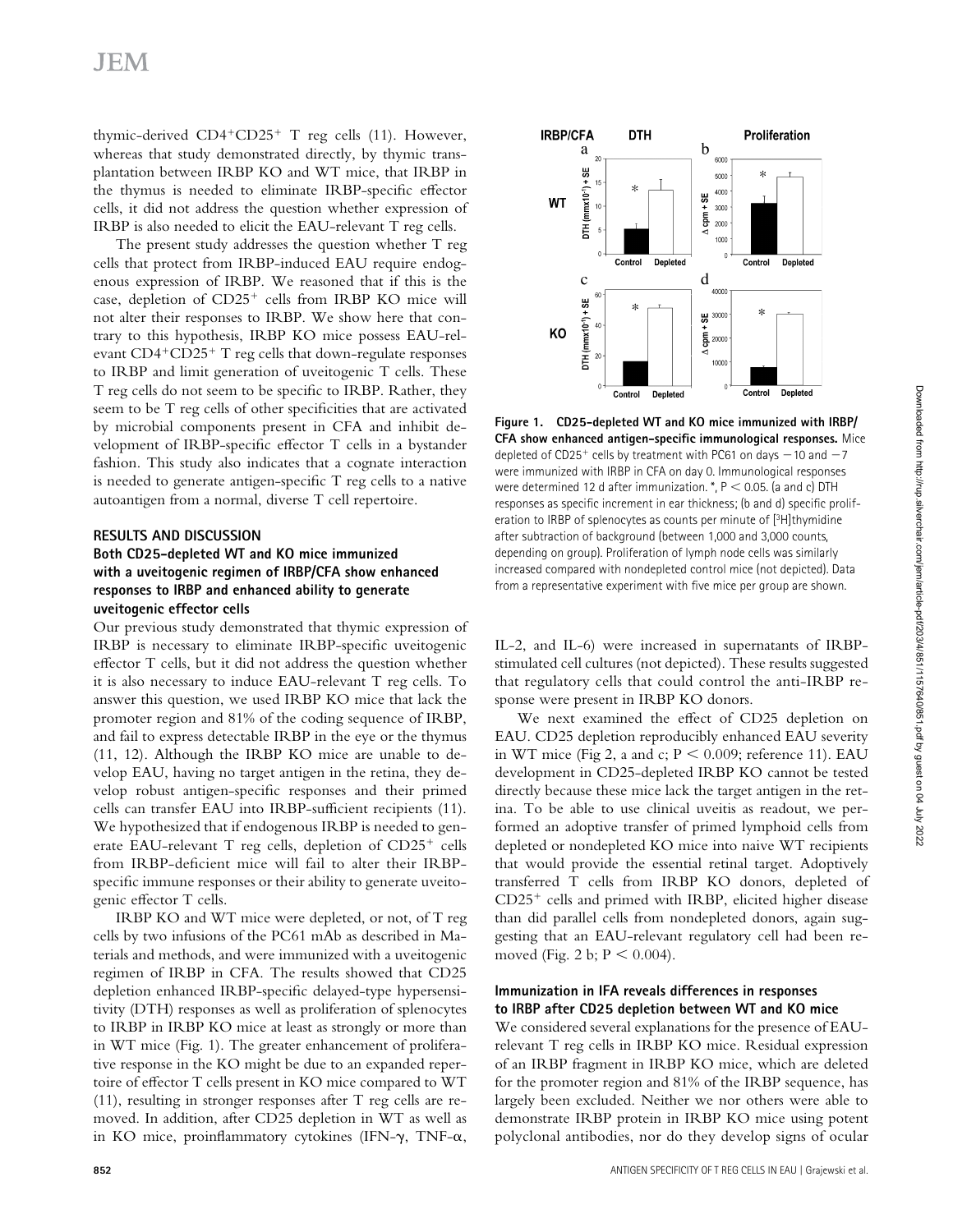

**Figure 2. IRBP KO mice have CD25**<sup>+</sup> **EAU-relevant T reg cells.**  (a) EAU in WT mice is enhanced by depletion of CD25<sup>+</sup> cells. CD25 depletion and IRBP immunization were as described in the legend to Fig. 1. Disease was scored by funduscopy 21 d after immunization. Incidence is shown as positive/total above each column. EAU was significantly enhanced by CD25 depletion  $*$ ,  $P < 0.0002$ . Data pooled from two repeat experiments are shown. (b) EAU is enhanced in recipients of primed T cells from CD25-depleted IRBP KO mice. Naive WT mice were infused with 10  $\times$  10<sup>6</sup> antigen-activated lymphoid cells from IRBP KO mice that had been depleted or not of CD25<sup>+</sup> cells and immunized with IRBP in CFA. EAU in recipients was scored by funduscopy 14 d after transfer. Incidence is shown as positive/total. Disease was significantly enhanced by CD25 depletion of donors ( $P < 0.004$ ). Data pooled from two repeat experiments are shown. (c) Representative retinal histology of mice from panel a. Note much more severe destruction of the retinal architecture in CD25-depleted mice.

inflammation after immunization with IRBP at any dose (11, 12). To date, no cross-reactive antigen to IRBP has been identified. Although there are other retinoid-binding proteins in the body, they are structurally distinct from IRBP and are not known to be immunologically cross-reactive. A more plausible possibility appeared to be that T reg cells relevant to EAU might be elicited by component(s) of CFA, which is used to stimulate innate responses and promote the Th1 adaptive immunity needed for EAU induction, either through a mimic antigen or nonspecifically. We therefore examined whether T reg cells able to inhibit immunological and immunopathogenic responses to IRBP can be demonstrated in IRBP KO mice in the absence of CFA.



**Figure 3. CD25-depleted IRBP KO mice immunized in IFA fail to up-regulate responses to IRBP, but do up-regulate responses to S-Ag.**  Depletion and immunization were as described in the legend to Fig. 1, except that IRBP (a–d) and S-Ag (e and f) were injected in IFA. (a and c) Specific DTH to IRBP as increment in ear thickness; (b and d) lymphocyte proliferation to IRBP after subtraction of background (500 to 2,500 counts, depending on group); (e and f) DTH and lymphocyte proliferation to retinal S-Ag. All graphs are from a representative experiments with five mice per group. n.s., not significant.

IRBP KO and WT mice were immunized with 150 μg IRBP in IFA as described in Materials and methods. This immunization regimen elicits robust immunological responses to IRBP but is not uveitogenic. When immunized with IRBP/IFA, only the depleted WT mice exhibited enhanced DTH and lymphocyte proliferative responses to IRBP, whereas the depleted KO mice had unchanged DTH and their proliferative response to IRBP, if anything, was even decreased (Fig. 3). These results suggested that IRBP-specific T reg cells were present only in WT mice. We interpret the reduced proliferative response to IRBP in CD25-depleted KO mice as elimination of IRBP-specific effector cells, which could be observed only in the absence of T reg cells, whose depletion would normally be dominant in effect and mask some parallel depletion of effector activity. Importantly, the defect in T reg cell generation appeared to be restricted only to IRBP, as IRBP KO mice generated antigen-specific T reg cells to retinal S-Ag (arrestin) (Fig. 3, e and f).

Although immunization with IRBP in IFA does not elicit EAU, and primed T cells from IRBP/IFA-immunized donors do not transfer disease, addition of recombinant IL-12 to the in vitro culture with IRBP can convert IRBP/IFAprimed T cells to a Th1-polarized, uveitogenic phenotype (13). This provided an approach to examine whether CD25 depletion permits enhanced generation of EAU-relevant effector T cells in IRBP KO mice in the absence of CFA.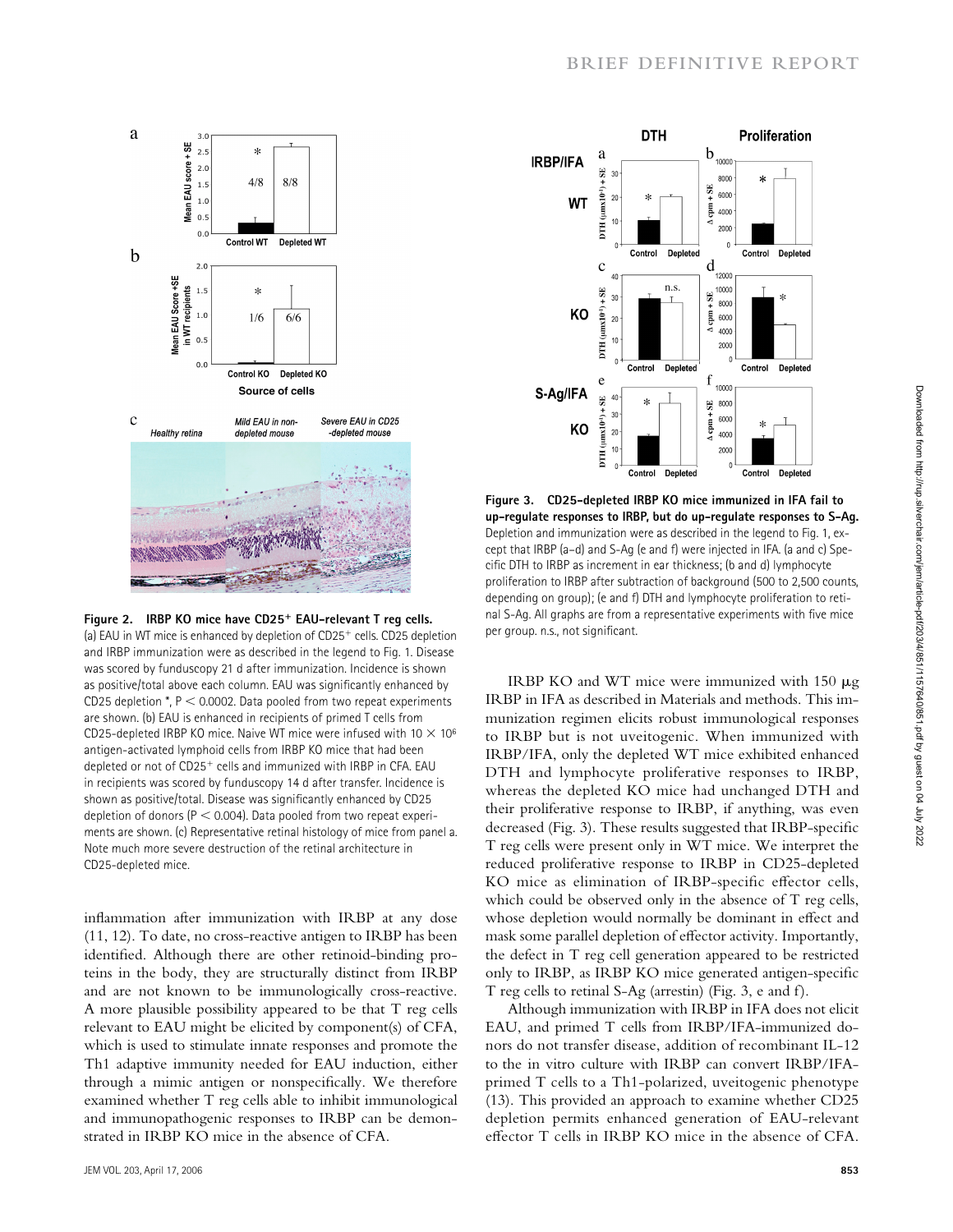

**Figure 4. CD25 depletion does not enhance generation of IRBP**specific uveitogenic precursors in IRBP KO mice immunized with **IRBP/IFA.** Naive WT mice were infused with  $5 \times 10^6$  activated lymphoid cells from IRBP KO mice that had been depleted or not of CD25<sup>+</sup> cells and immunized with IRBP/IFA. Donor cells were cultured before transfer with IRBP and 50 ng/ml IL-12 for 72 h. Funduscopy scores + standard error of WT recipients 14 d after adoptive transfer are shown. Combined data from two repeat experiments are shown.

We cultured spleen and lymph node cells from IRBP/IFAimmunized, CD25-depleted or nondepleted IRBP KO mice with IRBP and IL-12, and infused them into naive WT recipients. In contrast to the situation after IRBP/CFA immunization, the recipients did not develop enhanced EAU, again indicating that EAU-relevant T reg cells are not generated by IRBP KO mice in the absence of CFA (Fig. 4).

# **Only WT mice have transferable T reg cells that suppress development of IRBP-specific effector responses in IRBP KO recipients**

To directly confirm absence of an IRBP-specific T reg cell population in IRBP KO mice, we infused IRBP KO recipients with  $T$  reg cells purified from either naive  $WT$  or naive KO donors, and immunized the recipients with IRBP in IFA. As predicted, only WT T reg cells, but not KO T reg cells, were able to significantly reduce the response to IRBP of recipient KO mice (Fig. 5, a and c). Lymphoid cells from these primary recipients were then transferred to WT secondary recipients (after in vitro activation with IRBP plus IL-12) to examine generation of EAU-relevant effector T cells. The IRBP-stimulated cells from primary recipients of WT T reg cells induced significantly less disease in the secondary recipients than did cells from primary recipients of KO T reg cells, or from KO donors that did not receive any T reg cells, indicating that WT T reg cells, but not KO T reg cells, were able to inhibit effector generation in the primary recipients (Fig. 5, b and d).

In the aggregate, these results support the notion that the EAU-relevant T reg cells generated by IRBP KO mice immunized in the presence of CFA are not IRBP specific. We consider the presence of a mimic antigen in CFA as unlikely because immunization of WT mice with CFA alone does not result in EAU (unpublished data). Our data do not distinguish whether the T reg cells in question recognize mycobacterial antigens or whether these are T reg cells of undetermined specificity directly activated through Toll-like receptors (which is our preferred interpretation). T reg cells that con-



**Figure 5. CD25**<sup>+</sup> **cells from WT mice, but not IRBP KO mice, sup**press IRBP-specific immune responses in KO recipients immunized **with IRBP/IFA.** IRBP KO mice were infused with  $2-2.5 \times 10^6$  CD4<sup>+</sup>CD25<sup>+</sup> T reg cells from WT or KO donors and were immunized with IRBP/IFA on day 0. Immunological assays were performed as described in Materials and methods. Two repeat experiments are shown. (a and c) DTH responses; (b and d) EAU in secondary (WT) recipients of IRBP-stimulated cells from mice in panels a and c, respectively (funduscopy scores + standard error 14 d after adoptive transfer).  $*$ ,  $P < 0.05$ .

trol responses to microbes as well as direct activation of T reg cells through Toll-like receptors have been demonstrated in other models (14, 15), so both mechanisms may be at play.

Although our study does not directly address the site of action of the T reg cells, we hypothesize that the CFA-elicited T reg cells, which lack their corresponding stimulus in the eye, might act primarily in the periphery to limit generation of effector T cells elicited by immunization. In contrast, IRBPspecific  $T$  reg cells (and perhaps  $T$  reg cells specific to other self-tissue components), which have a corresponding antigenic trigger in the eye, might also act to inhibit their action in the eye. These questions will be addressed in a separate study.

We speculate that our data could also help to explain the well-known but poorly understood protective effects of CFA and pertussis administered before induction of autoimmunity (16). It is conceivable that pretreatment with these bacterial components generates regulatory cells, which, upon reexposure to the same microbial stimulus in emulsion with antigen, inhibit generation of autopathogenic effector cells in a bystander fashion.

It is also important to emphasize that our data provide the first direct evidence of a requirement for the cognate antigen to generate specific  $T$  reg cells in a natural system comprising a native autoantigen and a diverse T cell repertoire. Thus far, evidence for this was wholly based on experiments in double transgenic mice expressing a T cell receptor and a neo–selfantigen, where both the effector and the regulatory cells bear the same T cell receptor (which is not what is believed to occur in the genetically unmanipulated animal) (17).

### **Conclusions**

This study provides evidence that generation of T reg cells to IRBP, a native autoantigen in a normal mouse with a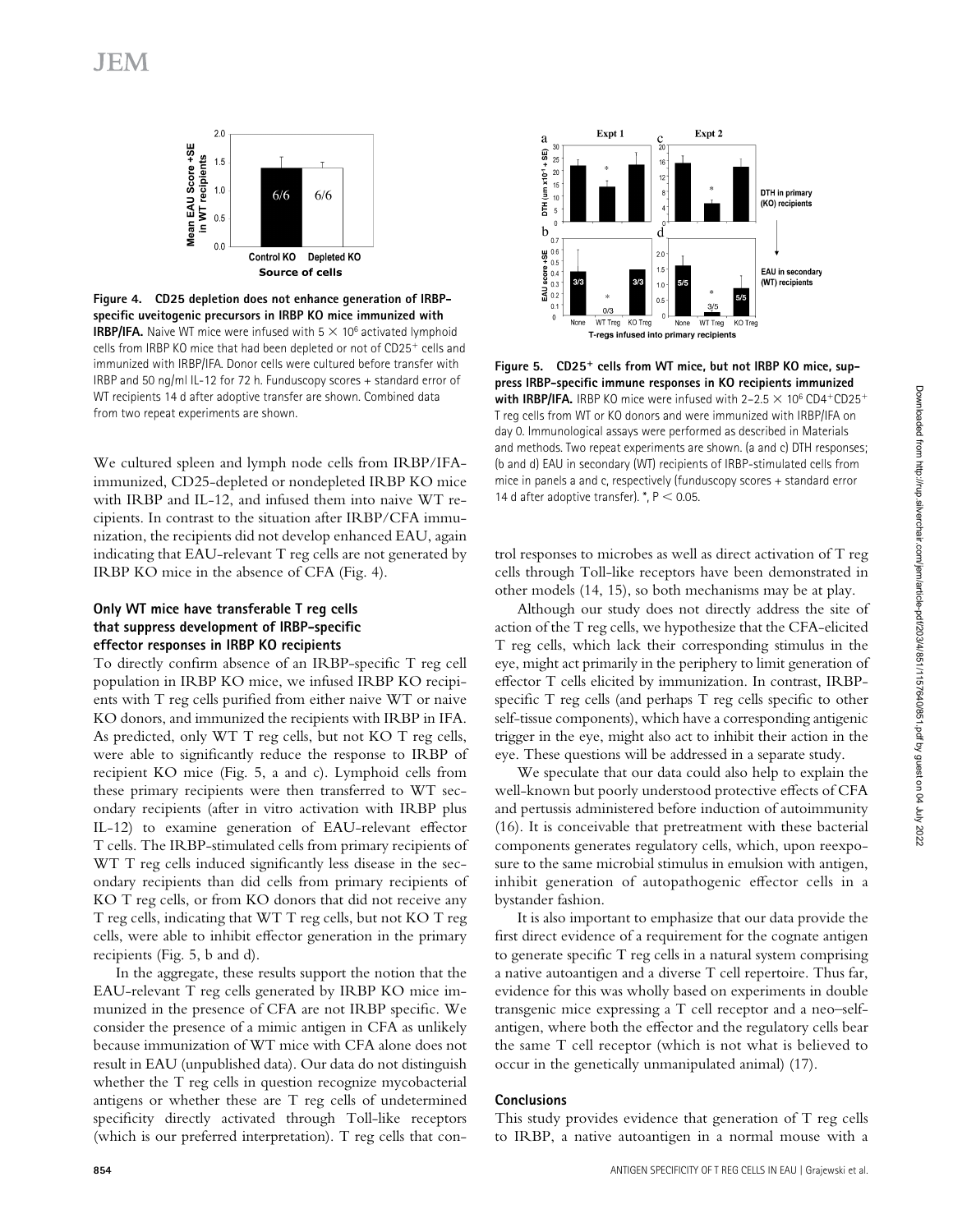diverse T cell repertoire, requires a cognate interaction. This contrasts with a lack of requirement for expression of this antigen to positively select effector  $T$  cells (11). Nevertheless, although endogenous expression of IRBP is needed to generate IRBP-specific T reg cells, EAU-relevant T reg cells do not have to be IRBP specific. We propose that these are T reg cells activated by microbial components present in CFA that inhibit development of IRBP-specific effector T cells in an antigen-nonspecific bystander fashion. This kind of mechanism could be relevant not only to autoimmune uveitis, but also to other autoimmune diseases in humans, which often are thought to be triggered by microbial infections, possibly combining a mimic antigen and an innate stimulus promoting tissue-destructive cellular immunity. Our data show that (a) pathogenic autoimmunity can be controlled in a bystander fashion by T reg cells that do not recognize the target antigen, and (b) that the same adjuvant effect needed to elicit EAU also activates T reg cells that help control the disease. Therefore, we propose to extend the concept of CD4<sup>+</sup>CD25<sup>+</sup> T reg cells as a protective shield against autoimmunity that incorporates a broad basis, including self- as well as microbial components.

#### **MATERIALS AND METHODS**

Animals. B10.RIII mice (H-2<sup>r</sup>) were purchased from The Jackson Laboratory. IRBP KO mice lacking the promotor region and 81% of the IRBP coding sequence were generated as described previously (12) and backcrossed onto the B10.RIII background for 10 generations. Mice were used between 8 and 26 wk of age. All experiments were approved by an Institutional Review Board.

**Antigens and reagents.** Native bovine IRBP was prepared as described previously (18–20). CFA was purchased from Difco and supplemented with additional *Mycobacterium tuberculosis* H37RA to 2.5 mg/ml. The monoclonal anti-CD25 antibody 7D4 (FITC-labeled) and anti-CD4 (PE-labeled) for flow cytometry were from BD Biosciences. Monoclonal PC61 anti-CD25 antibodies for in vivo use were produced in-house by collecting ascites from nude mice injected with the hybridoma cells, which were purchased from American Type Culture Collection. Bovine retinal arrestin (S-Ag) was provided by P. Hargrave and H. McDowell (University of Florida, Gainesville, FL).

**Depletion and analysis of CD25**<sup>+</sup> **cells.** To deplete CD25<sup>+</sup> cells, mice were given two i.p. injections, 3 d apart, of 1.0 mg of the anti-CD25 mAb PC61 (21). 7 d after the second injection, depletion was determined by flow cytometry in splenocytes of representative mice. At this time the mice were also immunized for EAU. Depletion reduced the CD4<sup>+</sup>CD25<sup>+</sup> T cells in the spleen from  $\sim$ 10% to well under 2% on gated CD4<sup>+</sup> cells with anti-CD25 mAb 7D4, which binds to a different epitope than PC61 on the IL-2 receptor (22).

**Isolation and adoptive transfer of CD25**<sup>+</sup> **cells.** CD25<sup>+</sup> T reg cells were isolated from lymph nodes (inguinal, iliac, axillary, mesenteric, and submandibular) of either naive WT or IRBP KO mice using anti–CD25-PE (clone 7D4) and anti-PE MicroBeads on an AutoMACS instrument (Miltenyi Biotec) according to manufacturer's instructions. The purity of isolated  $CD4+CD25+T$  cells was  $>90\%$  as determined by flow cytometry. Naive IRBP KO recipients were infused through the tail vein with  $2-2.5 \times 10^6$ T reg cells from either naive WT or KO donors, or they received medium alone (no T reg cells). The recipients were then immunized with 150  $\mu$ g IRBP emulsified in IFA. DTH was performed on day 12, and lymphoid cells were collected for adoptive transfer into WT secondary recipients as described below.

**Immunizations, EAU induction, and EAU scoring.** Groups consisted of three to five mice, depending on the availability of the IRBP KO animals. To elicit responses to IRBP, 150  $\mu$ g bovine IRBP was emulsified in IFA 1:1 vol/vol for a total of 200 μl of emulsion injected subcutaneously, divided among both thighs and the base of the tail. This regimen elicits immunological responses but is not uveitogenic. To elicit responses to S-Ag, mice were immunized with 200 μg bovine S-Ag in IFA. To induce EAU, mice were immunized with  $5 \mu g$  bovine IRBP emulsified in CFA supplemented with *M. tuberculosis* H37RA to 2.5 mg/ml. This IRBP dose was determined in prior experiments to elicit mild to moderate EAU scores that permitted disease enhancement after CD25 depletion in B10.RIII mice. Alternatively, EAU was induced by adoptive transfer of cells taken from IRBP-primed donors and cultured in vitro with IRBP as described previously (13). In brief, spleen and lymph node cells from IRBP-immunized donors were collected 12 d after immunization and stimulated in vitro with IRBP for 72 h. 5–10 million cultured cells were infused intraperitoneally into naive WT recipients. Disease scores were read in a masked fashion by funduscopy and confirmed by histopathology on eyes harvested 14 d after adoptive transfer, or 21 d after active immunization (approximately 9 d after onset). Scores were assigned on a scale from 0 (no inflammation) to 4 (complete destruction of the retina) in half-point increments as described previously (8).

**Determination of immunological responses.** IRBP- or S-Ag-specific DTH was determined by an ear swelling assay 12 d after immunization as described previously (23). In brief, 10 μg IRBP or 10 μg S-Ag in 10 μl PBS was injected into the right ear pinna, and 10 μl PBS alone was injected into the left ear pinna. After 48 h, the antigen-specific response was calculated by determining the difference in thickness (μm) between the antigen- and the PBS-injected ears using a spring-loaded micrometer (Mitutoya). For lymphocyte proliferation assay, spleens and draining lymph nodes (inguinal and iliac) were collected 12 d after immunization and pooled within the group. Proliferation was measured by [<sup>3</sup>H]thymidine uptake during the last 16 h of a 72-h culture on triplicate cultures of 0.2 ml essentially as described previously (23). Lymphocytes of animals immunized with IRBP/CFA were stimulated with 10–30 μg IRBP, lymphocytes of mice immunized with IRBP/IFA were stimulated with 100 μg IRBP, and lymphocytes of animals immunized with S-Ag were stimulated with 30 μg S-Ag. Cytokine responses were determined using multiplex SearchLight Arrays technology (Endogen Chemical Co.; reference 24 and http://www.endogen.com/services).

**Statistical analysis.** All experiments were performed at least twice and were highly reproducible. Figures show data from representative experiments or from combined experiments as indicated. Statistical analysis of EAU scores was performed using the Snedecor and Cochran z test for linear trend in proportions (25). This is a nonparametric, frequency-based test that takes into account both disease severity and incidence. DTH, lymphocyte proliferation, and cytokine data were analyzed using an independent *t* test. Probability values of  $\leq 0.05$  were considered to be significant and are depicted as asterisks in the Figures.

We thank Drs. Paul Hargrave and Hugh McDowell from the University of Florida (Gainesville, FL) for providing the retinal S-Ag (arrestin).

This study was supported by NIH Intramural funding. R.S. Grajewski was supported by a grant (GR 2647/1-1) from the Deutsche Forschungsgemeinschaft. Generation of the IRBP KO mice (G.I. Liou) was supported by National Eye Institute grant EY03829.

The authors have no conflicting financial interests.

**Submitted: 25 February 2005 Accepted: 26 February 2006**

#### **R E F E R E N C E S**

- 1. Shevach, E.M. 2002. CD4+ CD25+ suppressor T cells: more questions than answers. *Nat. Rev. Immunol.* 2:389–400.
- 2. Sakaguchi, S. 2004. Naturally arising CD4+ regulatory T cells for immunologic self-tolerance and negative control of immune responses. *Annu. Rev. Immunol.* 22:531–562.